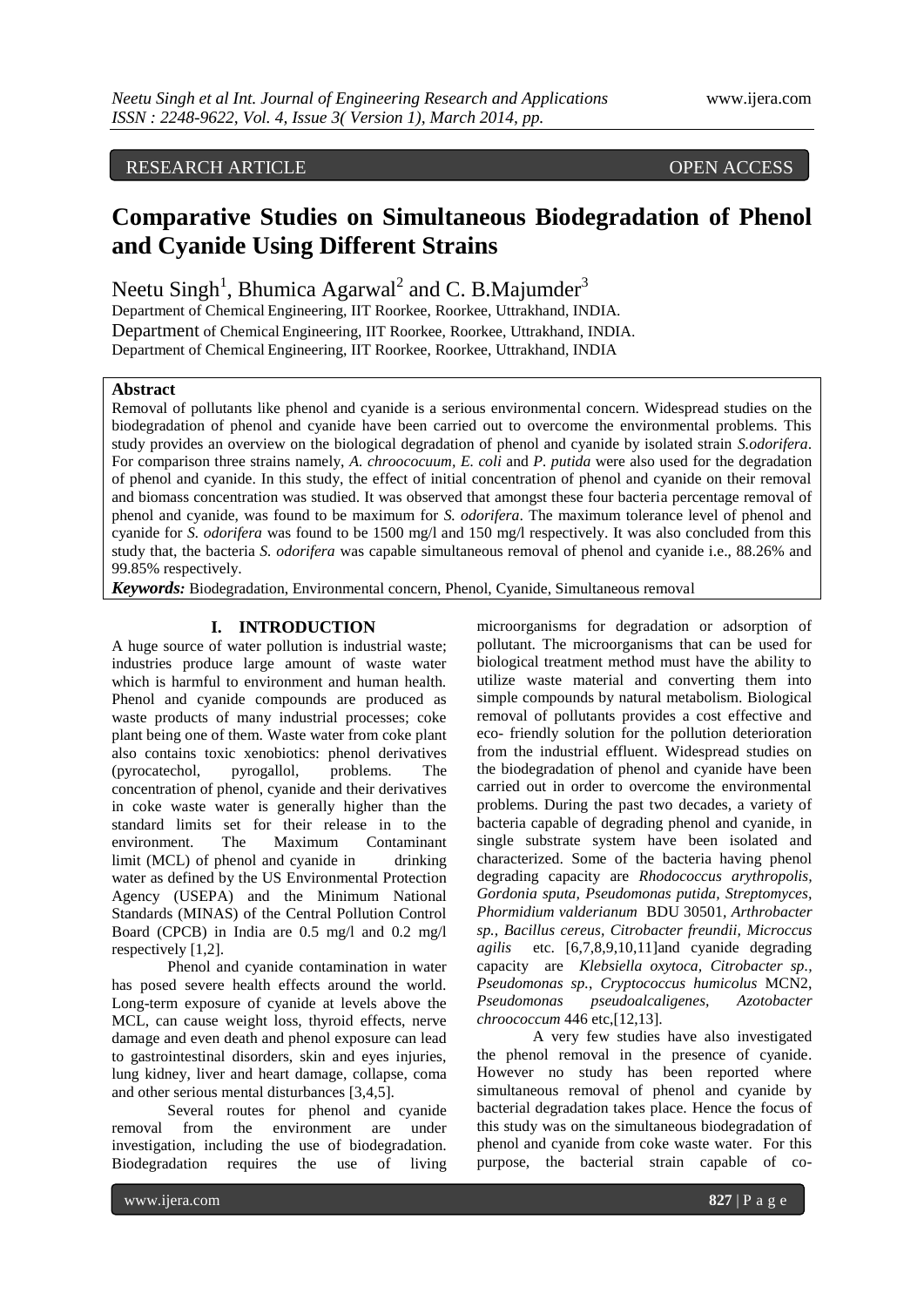fermentation of phenol and cyanide as sole source of carbon and nitrogen has been utilized as described elsewhere [14]. Biodegradation capacity of three other strains, namely *E. coli* BA07, *Pseudomonas putida* MTCC 1194, and *Azotobacter chroococcum*  446 was also studied. It is a well known fact that the initial concentration of the pollutant influences its percentage removal as well as biomass concentration[15,16].Therefore, the effect of initial concentration of phenol and cyanide on their removal and biomass concentration was also studied.

# **II. MATERIALS AND METHODS 2.1 Chemicals**

All the chemicals used in this study were of analytical reagent grade and obtained from Himedia Laboratories Pvt. Ltd. Mumbai India. All the solutions were prepared in Milli-Q Water (Q-H2O, Millipore Corp. with resistivity of 18.2 MΩ-cm). Stock solution of 100 mg/l cyanide was prepared by dissolving 0.256 g of KCN in 1 L of water whose pH was pre-adjusted to 10. Stock solution containing 1000 mg/L of phenol was prepared by dissolving 1 g of pure phenol crystal in 1 L of water.

#### **2.2 Bacteria strains and medium**

*Pseudomonas putida* MTCC 1194 and *Azotobacter chroococcum 446,* used in this study, were supplied by Microbial Type Culture Collection, Chandigarh, India. The strains were revived according to the instructions given by MTCC [MTCC guidelines]. Cultures were stored on agar plates till further use and were sub cultured after every 30 days. All inoculations were performed in aseptic conditions in laminar air flow unit (Rescholar Equipment, INDIA). The strains *E. coli* BA07 and *S. odoriferra* MTCC 5700 were isolated from coke waste water in laboratory by [14]. The composition of growth media specific to above mentioned strains is given in Table 1.

# **2.3 Acclimatization**

The acclimatization of all four strains in phenol and cyanide environment was performed as follows:

The cultures were sub-cultured from agar plate in 100 ml of steam sterilized prescribed media (Table 1) in 250 ml flasks. The media was supplemented with 10 mg/l of phenol and 1 mg/l of cyanide. The conical flasks were agitated/ incubated in an incubator shaker (Metrex, MO-250, INDIA) at 30 ◦C with agitation speed of 120 rpm for 24 h. After 24 h the synthetic medium in the flasks turned turbid indicating significant bacterial growth in the flasks. Thereafter, phenol and cyanide were periodically added in increments of 5 mg/l till their concentration

in the growth media reached 1500 mg/l and 150 mg/l respectively.

### **2.4 Batch Biodegradation Experiments**

Batch experiments for simultaneous biodegradation of phenol and cyanide were carried out in 250 ml round flasks with working volume of 100 ml and incubated in an incubator cum Orbital shaker, at  $29\pm1$  <sup>0</sup>C with agitation speed of 150 rpm. The flasks were covered with both cotton plug and aluminium crimp cap. All the flasks containing growth medium were steam sterilized in autoclave at  $121\pm1$  <sup>0</sup>C for 20 minutes at 15 psi pressure. Phenol and cyanide were added after steam sterilization to avoid oxidation. The initial phenol concentration was ranged from 100 to 1500 mg/l and cyanide concentrations were ranged from 10 to 150 mg/l in the ratio of 10:1. During the biodegradation experiments, the pH of the medium was set between 7 and 8. The batch experiments were conducted in triplicate and lasted for a maximum of 96 h.

# **2.5 Analytical Methods**

For biodegradation studies, appropriate volumes of samples were withdrawn and centrifuged using Remi Lab Centrifuge at 9000 rpm for 10 min. The supernatant was analyzed for phenol and cyanide by 4-aminoantipyrene method at 510 nm and colorimetric picric acid method at 520 nm, respectively [17]. The bacterial growth was measured as optical density by UV-Vis spectrophotometer (Lasany International) at 600 nm after 96 h and was expressed in terms of biomass concentration (mg dry weight  $\pi$  [18].

# **III. RESULTS AND DISCUSSION 3.1 Studies on cyanide biodegradation**

Cyanide biodegradation was followed over a period of 96 h in all the selected strains and analysed for reduction of concentrations of cyanide over the incubation period. Suitable dilutions of the samples were made to make sure the values detected were within the linear range of the cyanide standard curve. Though all of the four bacteria consumed cyanide as a source of energy, percentage removal of cyanide was found to be maximum for *S. odorifera*. It was observed that the percentage removal of cyanide decreases with increase in initial concentration of cyanide (Fig. 1). With *S. odorifera* percentage removal remained constant up to initial concentration of 20 mg/l and decreased thereafter. However all other strains showed a decrease in removal with increase in initial concentration. The cyanide degradation by *S. odorifera, A. chroococuum, P. putida and E. coli* was found to be 99.85 %, 96.34%, 96.67% and 25.56 %, respectively at 20 mg/l of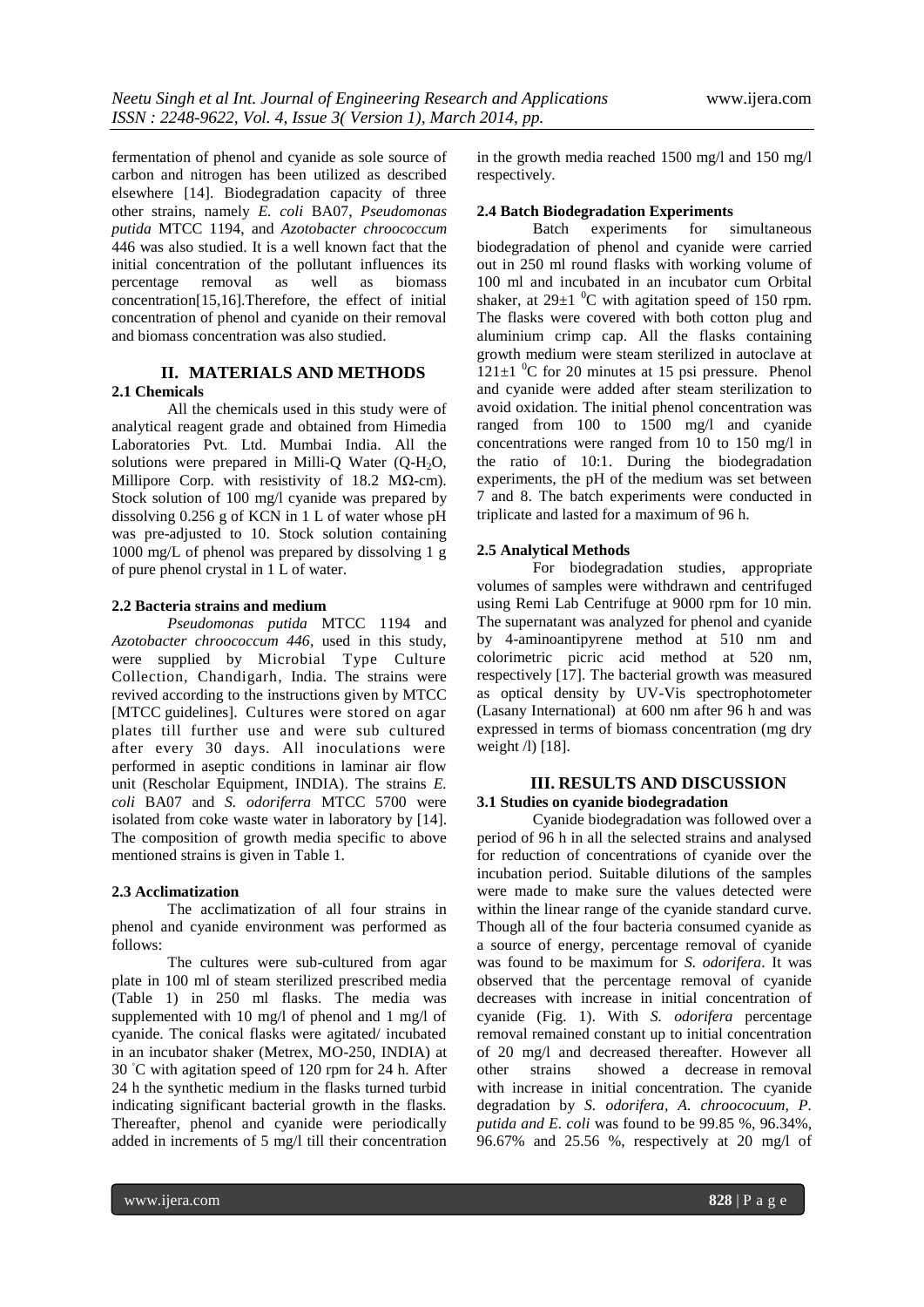cyanide. It was found that concentration above 50-60 mg/l

| microorganisms     |                                      |                   |
|--------------------|--------------------------------------|-------------------|
| Micro-             | Media                                | <b>References</b> |
| organisms          | Compositions (g/l)                   |                   |
| Serratia           | Na <sub>2</sub> HPO <sub>4</sub>     | [14]              |
| odoriferra         | $KH_2PO_4$                           |                   |
| <b>MTCC 5700</b>   | <b>NaCl</b>                          |                   |
|                    | $NH_4Cl$                             |                   |
|                    | MgSO <sub>4</sub> .7H <sub>2</sub> O |                   |
|                    | Glucose                              |                   |
| <i>Azotobacter</i> | MgSO <sub>4</sub> .7H <sub>2</sub> O | $[19]$            |
| chroococuum        | $Na2MoO4.2H2O$                       |                   |
| 446                | $CaCl2$ .2H <sub>2</sub> O           |                   |
|                    | $KH_2PO_4$                           |                   |
|                    | FeSO <sub>4</sub> .7H <sub>2</sub> O |                   |
|                    | Glucose                              |                   |
| Pseudomona         | Na <sub>2</sub> HPO <sub>4</sub>     | $[11]$            |
| s putida           | $KH_2PO_4$                           |                   |
| <b>MTCC 1194</b>   | <b>NaCl</b>                          |                   |
|                    | MgSO <sub>4</sub> .7H <sub>2</sub> O |                   |
|                    | Glucose                              |                   |
|                    | FeSO4.7.H <sub>2</sub> O             |                   |
|                    | CaCl2.2H <sub>2</sub> O              |                   |
|                    | MgCl2.6 H <sub>2</sub> O             |                   |
|                    | $Na2MoO4$ .2H <sub>2</sub> O         |                   |
|                    | MnCl <sub>2</sub> .4H <sub>2</sub> O |                   |
|                    | $(NH_4)_2SO_4$                       |                   |
| E. coli BA07       | Peptone                              | [20]              |
|                    | Yeast extract                        |                   |
|                    | NaCl                                 |                   |
|                    | Glucose                              |                   |
|                    |                                      |                   |

**Table. 1 Composition of media for** 



### **Fig1. Effect of initial concentration of cyanide on its percentage removal by** *S. odorifera, E. coli, A. chroococuum and P. putida*

was toxic to microorganism and biodegradation rate of both *A. chroococuum and P. putida* decreased to 40-50% at 50 mg /l. However *S. odorifera* was able

to remove 35.6% of 100 mg/l cyanide and 7.56 % removal 150 mg/l cyanide. This is due to the fact that as initial concentration of cyanide increased the toxicity of cyanide to microorganism also increased thereby reducing the percentage removal of cyanide [15].

#### **3.2 Studies on phenol degradation**

Phenol biodegradation was also followed over a period of 96 h in all the selected strains and analyzed for reduction of concentrations of phenol over the incubation period. Suitable dilutions of the phenol samples were carried out to make sure the values were detected within the linear range of the phenol standard curve. The percentage removal of phenol was observed to decrease with increase in initial concentration of phenol as shown in Fig.2. The removal was found to be constant after 1000 mg/l of phenol for *S. odorifera, P. putida and E. coli*. However 500 mg/ l was found to be the maximum tolerance limit for *A. chroococuum*. At low phenol concentration i.e., 50 mg/l, *S. odorifera, E.coli*, *A. chroococuum* and *P. putida* showed 88.265%, 83.179 %, 65.643% and 69.99%



**Fig2.Effect of initial concentration of phenol on its percentage removal by** *S. odorifera, E. coli, A. chroococuum and P. putida*



**Fig 3. Effect of initial concentration of phenol and cyanide on biomass concentration by** *S. odorifera, E. coli , A. chroococuum and P. putida*

www.ijera.com **829** | P a g e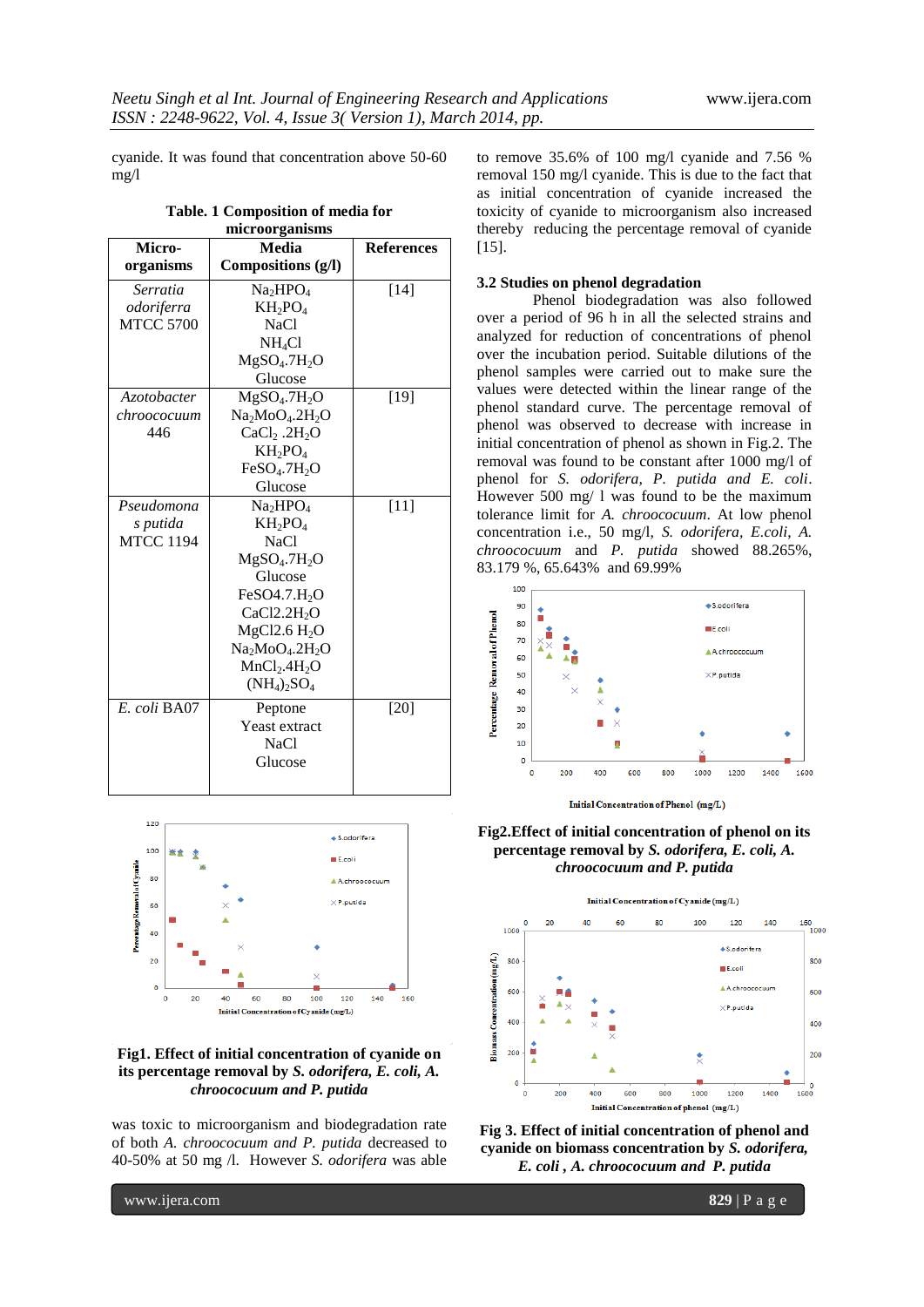removal, respectively. However at high phenol concentration of 400 mg/l, *S. odorifera, E. coli*, *A. chroococuum* and *P. putida* showed only 47.13 %, 22 %, 41.34 %, and 34.36 % removal of phenol, respectively. Maximum tolerance limit of *P. putida* was found to be 1000 mg/l however biodegradation rate at such high concentration was negligible, whereas *E.coli* was able to survive till 1500 mg/L of phenol but showed no removal. So it was observed from Fig. 2 that *S. odorifera* provided maximum removal capacity of phenol even at 1500 mg/l of phenol.

#### **3.3 Effect on Biomass concentration**

The biomass concentration was found to be increasing with the increase in phenol and cyanide concentration up to 200 mg/l of phenol and 20 mg/l of cyanide (Fig. 3). This is due to the fact that with the increase in phenol and cyanide concentration, microorganism utilizes more phenol and cyanide as carbon and nitrogen source, hence there is an increase in the biomass concentration [14]. However, above 200 mg/l of phenol and 20 mg/l of cyanide, substrate inhibition starts to play the inhibitory role; as a result biomass concentration starts to decrease. The biomass concentration becomes negligible at a phenol concentration of 1500 mg/l and cyanide concentration of 150 mg/l for *S. odorifera.* The maximum tolerance level where the biomass concentration became negligible for *E. coli and P. putida* was found to be 1000 mg/l of phenol and 100 mg/l of cyanide. However growth of *A. chroococuum* was inhibited at much lower concentration (500 mg/l of phenol and 50 mg/l of cyanide).

#### **IV. CONCLUSIONS**

In the present study, the biodegradation capacity of *S. odorifera* strain is compared with three other strains, namely *E. coli* BA07, *Pseudomonas putida* MTCC 1194, and *Azotobacter chroococcum* 446*.* It was concluded from this study that, the bacteria *S. odorifera* was capable of almost complete removal of phenol and cyanide i.e., 88.26% and 99.85% respectively and survive till 1500 mg/l of phenol and 150 mg/l of cyanide concentration, whereas *E. coli* BA07, *Pseudomonas putida* MTCC 1194, and *Azotobacter chroococcum* 446 gives 83.179 %, 65.643% and 69.99% removal for phenol, respectively and 25.56 %,96.67% and 96.34% removal for cyanide, respectively.

#### **V. Acknowledgments**

The authors would like to thank Ministry of Human Resource Development (MHRD), INDIA for funding this research work. The authors are also grateful to I.I.C and I.A Lab ,I.I.T.Roorkee, India for providing facilities for carrying out this research work.

#### **REFERENCES**

- [1] A. Akcil, "Destruction of cyanide in gold mill effluents: Biological versus chemical treatments", Biotechnol. Adv., 21. 501-511,2003.
- [2] G. Busca, S.Berardinelli, C.Resini, and L.Arright, "Technologies for removal of phenol from fluid streams: a short review on recent developments", J. Hazard. Mater., **160(2-3)**, 265-288,2008.
- [3] ATSDR, Agency for toxic substances and Disease Registry, Public Health Statement, Cyanide[.http://www.atsdr.cdc.gov/toxprof](http://www.atsdr.cdc.gov/toxprofiles/tp.asp?id=72&tid=19) [iles/tp.asp?id=72&tid=19,](http://www.atsdr.cdc.gov/toxprofiles/tp.asp?id=72&tid=19)2006.
- [4] ATSDR, Agency for toxic substances and Disease Registry, Toxicological profile for phenol, US, Department of Health and Human Service.[<http://www.atsdr.cdc.gov/toxpro](http://www.atsdr.cdc.gov/toxprofiles/tp.asp?id=148&tid=27) [files/tp.asp?id=148&tid=27>](http://www.atsdr.cdc.gov/toxprofiles/tp.asp?id=148&tid=27),2008.
- [5] A.Mittal, , L. Krishnan, and V. K. Gupta, ―Use of waste materials—Bottom Ash and De-Oiled Soya, as potential adsorbents for the removal of Amaranth from aqueous solutions‖, J. of Hazard. Mater., **117**, 171- 178,2005.
- [6] M.Prieto, A.Hidalgo J. L.Serra, M.J. Llama, "Degradation of phenol by *Rhodococcus erythropolis* UPV-1 immobilized on Biolite in a packed-bed reactor‖, J. Biotechnol., **97**, 1–11,2002.
- [7] K.Przybulewska, A.Wieczorek, A.Nowak, and M.Pochrzaszcz, "The isolation of microorganism capable of phenol degradation", Polish J. of Microbiol., **55(1),** 63-67,2006.
- [8] T. S.Chung, H. Y. Tseng, and R.S. Juang, "Mass transfer effect and intermediate detection for phenol degradation in immobilized *Pseudomonas putida*  systems", Process Biochem., 38, 1497– 1507,2003.
- [9] A.Mordocco, C.Kuek, and R. Jenkins, ―Continuous degradation of phenol at low concentration using immobilized *Pseudomonas putida"*, Enzyme Microb. Tech., **25**, 530–536,1999.
- [10] G. Spigno, M. Zilli, and C. Nicolella, "Mathematical modeling and simulation of phenol degradation in biofilters", Biochem. Eng. J., **19**, 267–275,2004.